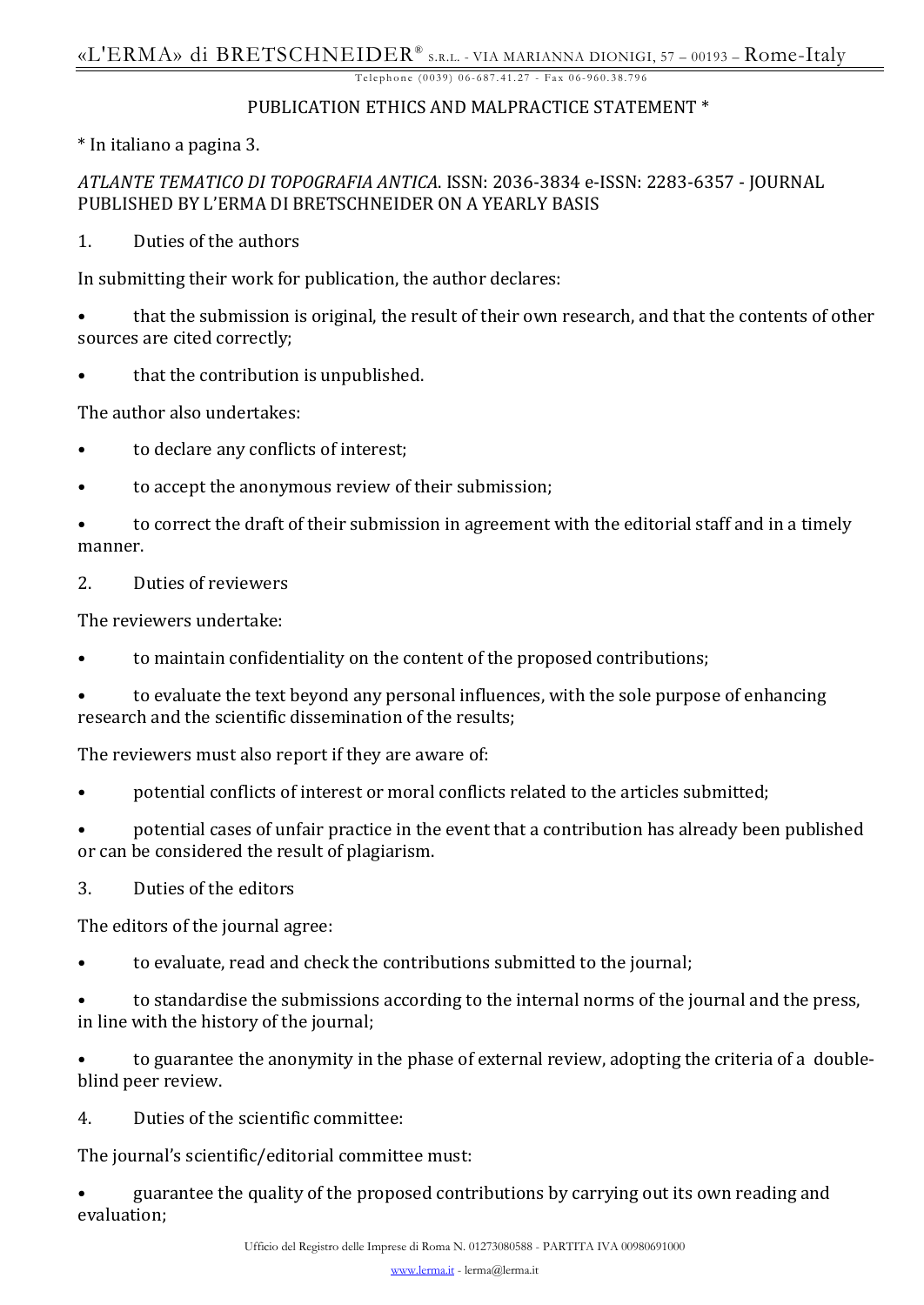- verify the dedication to the journal's mission with respect to the proposed contributions;
- ensure that the journal's mission is to disseminate knowledge and the results of scientific research.

The journal's scientific/editorial committee also agrees:

• to report eventual conflicts of interest in the selection, evaluation and proposal of submissions;

• to collaborate with the editorial staff and director to guarantee a fair evaluation process, free from any personal conflicts.

5. Duties of the director

The director undertakes:

• to exercise their functions fairly and objectively;

• to ensure that the journal and its collaborators do not discriminate against authors based on gender, sexual orientation, religious or political beliefs, or their geographical origin.

- 6. Duties of the publisher L'ERMA di Bretschneider undertakes:
- to ensure that good practice is maintained according to the standards indicated above;

• to adopt appropriate procedures in the event of ethical or moral complaints, for which the documentation will be properly preserved.

Procedures in the Event of Malpractice

1. Identification of malpractice

Malpractice (including but not limited to: serious errors, situations of conflict of interest, plagiarism) can be identified by anyone but must be brought to the attention of the director, editorial staff or publisher in writing and with the necessary information and/or proof to initiate an internal investigation.

This investigation will be conducted by the director, who may or may not involve L'ERMA di Bretschneider, at his/her discretion, in the event that the report does not directly involve the publishing house. If the report concerns L'ERMA di Bretschneider directly, the publishing house will necessarily be involved.

2. Violations of a minor or major degree

In the event of minor violations concerning the editorial staff, collaborators of the journal or publishing house, an internal investigation will be carried out, providing interested parties with all the documentation on the accusations made against them and giving them the right to respond.

In the event of major violations, the academic and institutional bodies of the interested parties may also be involved, entrusting the examination of the evidence to an external committee of experts.

In the event of violations of the civil order, the director or editorial staff will report to the competent authorities on the matter.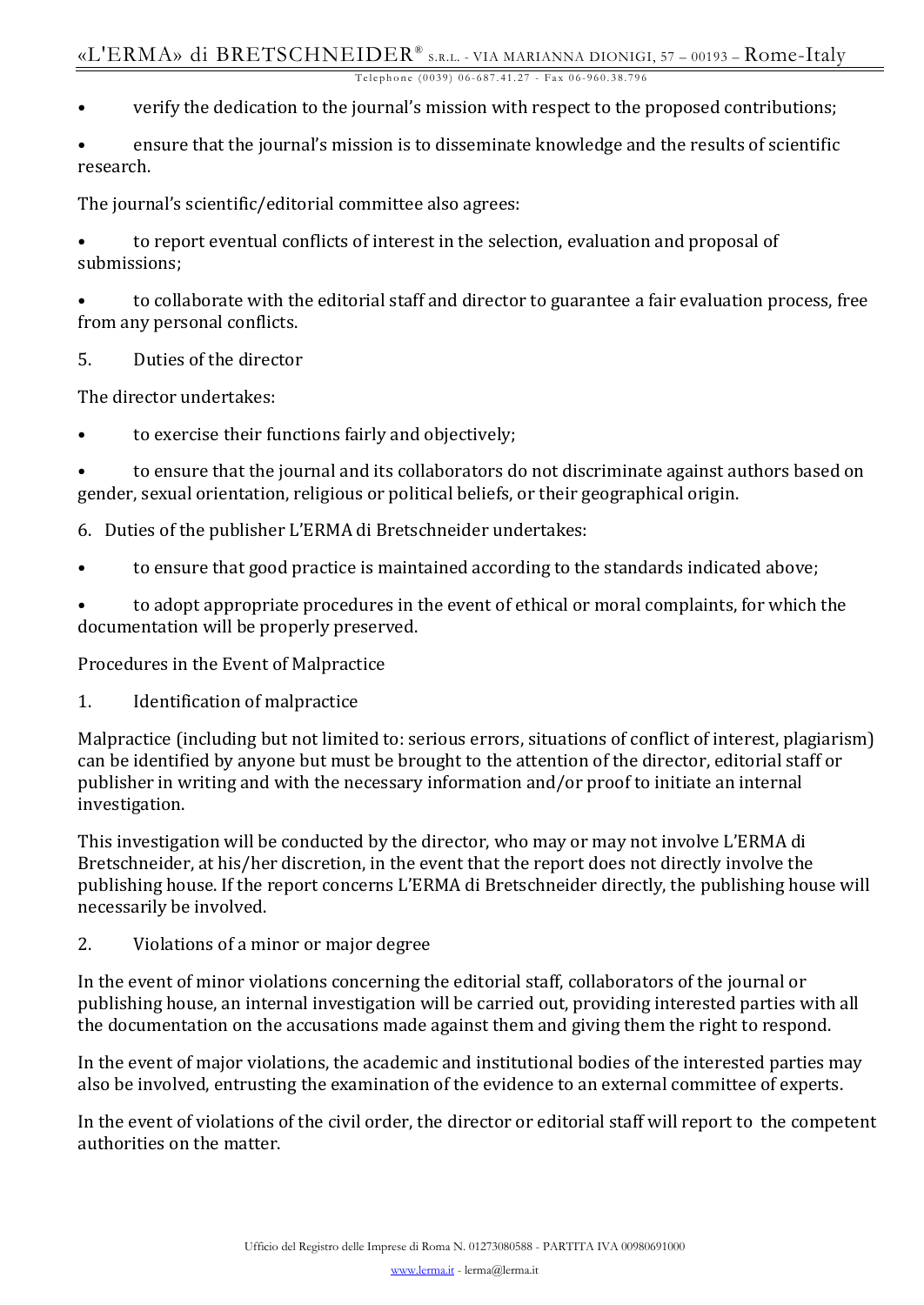#### 3. Consequences in the event of well-founded accusations

In the event that the perpetrators of the violations are members of the journal, their position within the journal will be revoked, and those responsible will be warned in writing.

In the event that those responsible are authors, the scientific committee or the director may invite them to formally withdraw their contribution or decide to revoke its publication. A formal embargo on future contributions can be imposed on these authors.

On a case by case basis the sending of a formal letter to the department or body to which those responsible for the violation belong will also be evaluated, by which to inform them of the unfair practices conducted by the subject.

In accordance with the Scopus guidelines

# *DICHIARAZIONE DI PUBBLICAZIONE ETICA E CORRETTEZZA EDITORIALE DI ATLANTE TEMATICO DI TOPOGRAFIA ANTICA. ISSN: 2036-3834 e-ISSN: 2283-6357*

## *RIVISTA ANNUALE PUBBLICATA DA L'ERMA DI BRETSCHNEIDER*

*1. Doveri degli autori*

*Proponendo il proprio contributo per la pubblicazione, l'autore dichiara:*

- *• che il contributo è originale, frutto del proprio lavoro di ricerca, e che in esso sono correttamente citati i contenuti propri di altre fonti;*
- *• che il contributo è inedito.*

*L'autore si impegna altresì:*

- *• a dichiarare eventuali confilitti di interessi;*
- *• ad accettare la revisione anonima del proprio contributo;*
- *• a correggere la bozza del proprio contributo di concerto con la redazione e in maniera tempestiva.*
- *2. Doveri dei revisori*

*I revisori si impegnano a:*

- *• mantenere la riservatezza sul contenuto dei contributi proposti;*
- *• valutare il testo al di là di eventuali condizionamenti personali, con l'unico scopo della valorizzazione della ricerca e della diffusione scientifica dei risultati.*

*I revisori devono inoltre segnalare, qualora ne siano a conoscenza:*

- *• potenziali conflitti di interessi o morali relativi agli articoli in lettura;*
- *• potenziali casi di pratiche scorrette nel caso in cui un contributo sia stato già pubblicato o sia possibile considerarlo frutto di un lavoro plagiario.*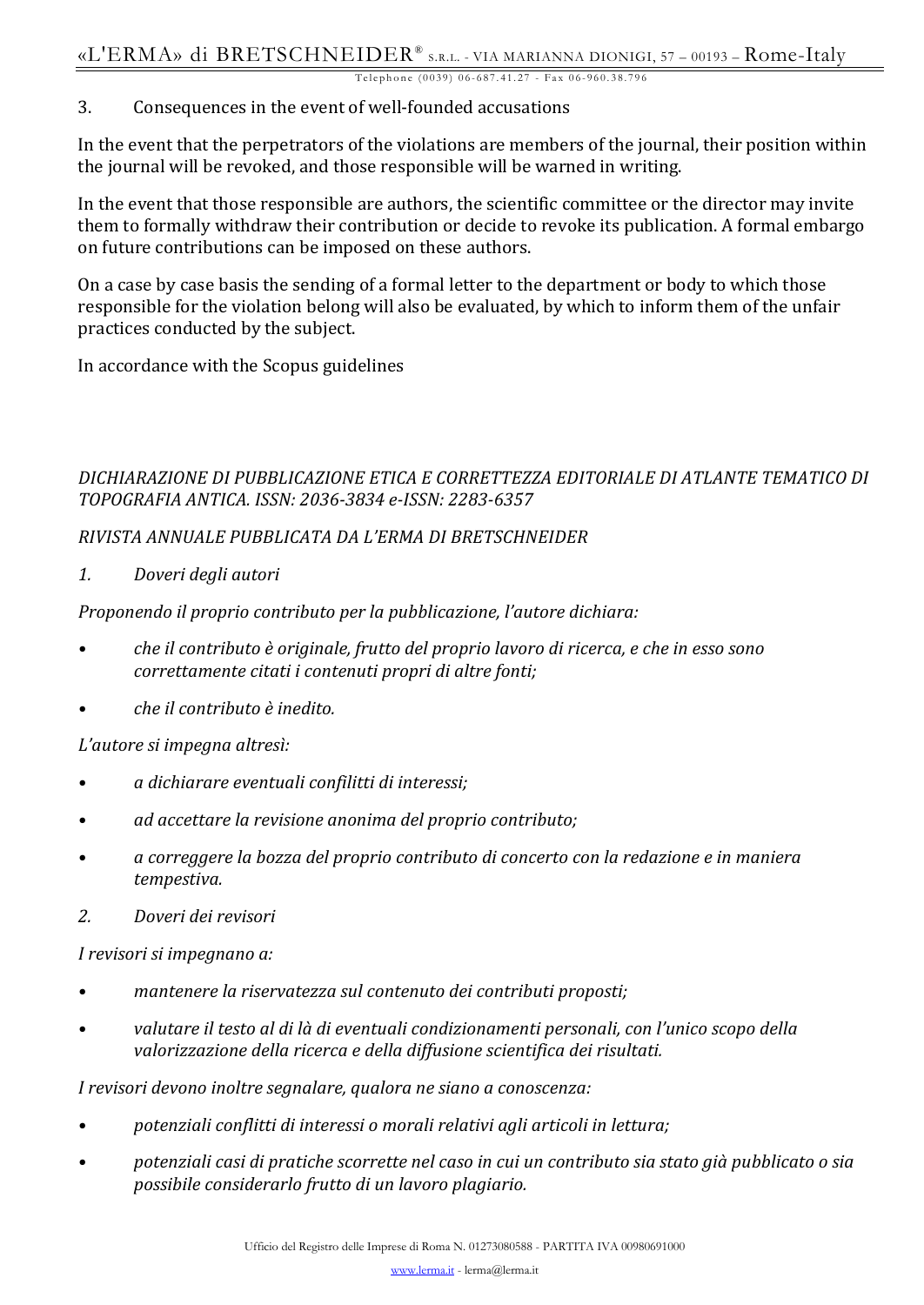### *3. Doveri dei redattori*

*I redattori della rivista si impegnano:*

- *• A leggere e controllare i contributi proposti alla rivista;*
- *• a uniformare i contributi secondo le norme interne della rivista e della casa editrice, coerentemente con la storia della rivista;*
- *4. Doveri del comitato scientifico*

*Il comitato scientifico/editoriale della rivista deve:*

- *• garantire qualità dei contributi proposti effettuando una propria lettura e valutazione;*
- *• verificare la tenuta della missione della rivista rispetto ai contributi proposti;*
- *• garantire che la missione della rivista sia diffondere la conoscenza e i risultati della ricerca scientifica;*
- *• garantire l'anonimato della fase di revisione esterna, adottando i criteri di doppia revisione cieca.*
- *• garantire un processo di valutazione equo, scevro da eventuali condizionamenti personali.*

*Il comitato scientifico/editoriale della rivista si impegna inoltre:*

- *• a segnalare eventuali casi di conflitti di interessi nel processo di scelta, valutazione e proposta di contributi;*
- *5. Doveri del direttore*

*Il direttore si impegna:*

- *• a esercitare le proprie funzioni in modo equo ed obiettivo;*
- *• garantire un processo di valutazione equo, scevro da condizianamenti personali,*
- *• a garantire che la rivista e i suoi collaboratori non effettuino discriminazioni sugli autori fondate sugenere, orientamento sessuale, convinzioni religiose o politiche o loro provenienza geografica.*
- *6. Doveri dell'editore*

*L'ERMA di Bretscheneider si impegna:*

- *• a garantire che la buona pratica sia mantenuta dagli standard sopra indicati;*
- *• ad adottare procedure apposite in caso di reclami di natura etica o morale, la cui domentazione sarà adeguatamente conservata.*

## *PROCEDURE IN CASO DI PRATICHE SCORRETTE E SIMILI*

*1. Individuazione di pratiche scorrette*

*Pratiche scorrette (a titolo di esempio non esaustivo: errori gravi, situazioni di conflitto di interessi, plagio) possono es- sere individuate da chiunque, ma devono essere portate per iscritto all'attenzione del direttore, della redazione o dell'editore, con il dovuto apporto di informazioni e/o prove atte ad*